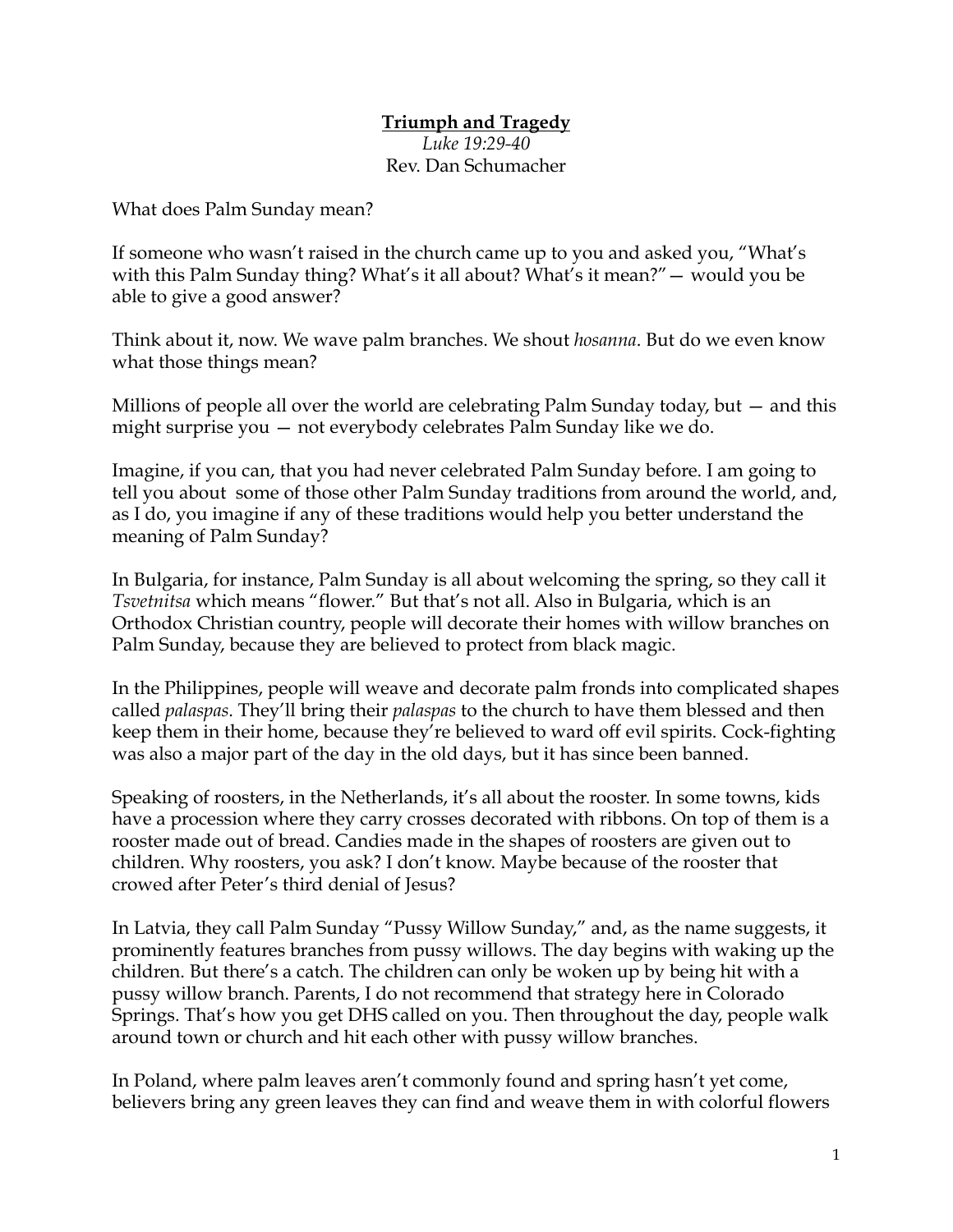made of crepe and tissue paper, and attach them to a branch. Here's the best part. Whoever brings the tallest branch to Mass wins the competition. One branch was taller than a 12-story building. Nothing like a little healthy competition to get us in the mood for Palm Sunday, right?

In Finland, children dress up as witches and go house to house exchanging willow branches for candy. My mom, who would not even let us watch *Harry Potter* in the house because it was about witchcraft, would be appalled to know that Finnish people *encourage* their children to dress up as witches for Palm Sunday.

And here at our church, we do a mini-palm procession at the close of Sunday School, in which our children go around to each of the classrooms and hand out palms and invite others to follow them until we're all downstairs. Once there, before I let anyone have any doughnuts, I make them practice the call to worship so that it doesn't sound anemic or weak when we do it here in worship. That's right — I make sure we have a few "ringers" in the congregation, so that it sounds triumphant!

So, you've now taken a tour of some of the world's Palm Sunday traditions. Surely, now you can tell me what Palm Sunday means, right?

I mean it's about hitting children with sticks and dressing up as witches and healthy competition, right? It's about warding off black magic and cockfighting, right?

What is Palm Sunday about?

If we were to turn to the gospels, we'd find that all four of them — Matthew, Mark, Luke, and John — all tell some version of the Triumphal Entry, which, by the way, is very rare. Usually, two out of the four or three out of the four recount similar events, but it is actually quite rare that all four do.

Take the last supper, for example. Even though it is recorded that Jesus was gathered with his disciples on the night that he was betrayed by all four gospels, only three of those gospels show him instituting the Lord's supper. John is the oddball. In it, Jesus never institutes the Lord's supper. Instead, he washes the disciples' feet.

But the triumphal entry is told in all four gospels. All four depict Jesus riding into the capitol city of Jerusalem on a colt — a young donkey. All four mention some type of crowd of people surrounding him as he rode in, chanting some type of praise and blessing. All four seem to understand the weight of this moment: Jesus' triumphal entry is a coronation. It's the arrival of a new king — but a different kind of king.

All four gospels remember this moment, because what Jesus did on that first Palm Sunday and the way he did it matter.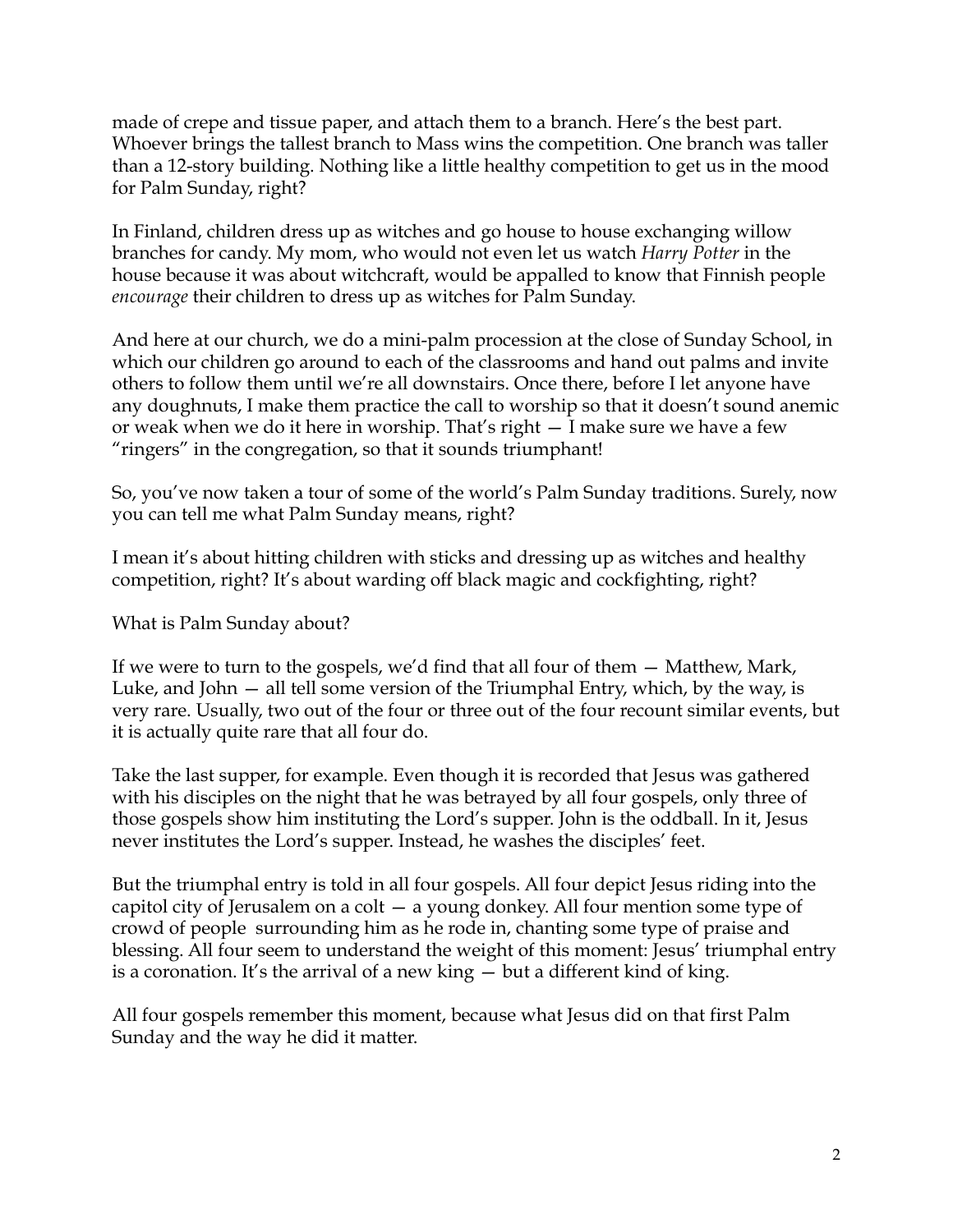The great, late New Testament scholar, Frank Stagg, said it like this: "Jesus carefully chose the manner of his entry so as to declare both *the fact* and *the nature* of his messianic claim." (*Studies in Luke's Gospel*, 117).

He chose to ride a young colt and not a white horse — the symbol of military triumph.

He came not to restore Israel to a dominate place among the nations of the world, but to bring in the kingdom of God, to create a new people of God under the kingdom.

He came not to take the lives of Israel's enemies, but to give his own.

You see, he is a different kind of king, and when we wave those branches in his honor for his coronation, we are celebrating the coming of *that* king. On this truth, all four gospels would agree.

But, in the same way that each country has its own unique ways of celebrating this coronation, each gospel also gives us its own unique perspective on the story.

Take Luke's version, for example — the one we read just a few moments ago. Compared to the others, there are some striking differences in the way Luke tells this story.

For instance, in Matthew, Mark, and John, it is a "very large crowd" (Mt. 21:8) or "many people" (Mk. 11:8) or "the great crowd" (Jn. 12:12) that throng around Jesus as he enters Jerusalem. But not in Luke. In Luke, it's just "people" (Lk. 19:36) — no great or large or many.

In the others, everyone in those crowds get caught up in the moment and begin shouting "Hosanna! Blessed is the one who comes in the name of the Lord!" (Mt. 21:19; Mk. 11:9; Jn. 12:13). In Luke, it's only "the *disciples*" that began to praise God (Lk. 19:37).

And in Luke, there are no shouts of "*Hosanna*!" — did you notice that? *Hosanna* is an Aramaic word meaning, "Save now!" But the people don't shout *hosanna* in Luke.

Did you notice what else is missing in Luke's version? There are no palms. In Luke's version, Palm Sunday has no palms! Instead, the disciples lay only their coats on the ground before Jesus. That means, this should be "Coat Sunday!" We shouldn't be waving palms. We should swinging our clothes above our heads — like rabid sports fans!

Why no palms? A lot scholars think it's because the waving of palms had specific connotations tied to celebrating *military* victories. Maybe Luke thought that it conflicted too greatly with who he understood Jesus to be. In Luke, the angels at Jesus' birth announced, "Glory to God in the highest heaven *and peace on earth*" (Lk. 2:14). And here at the triumphal entry, only those who follow Jesus — only those called disciples shout "*Peace* in heaven and glory to God in the highest heaven" (Lk. 19:38).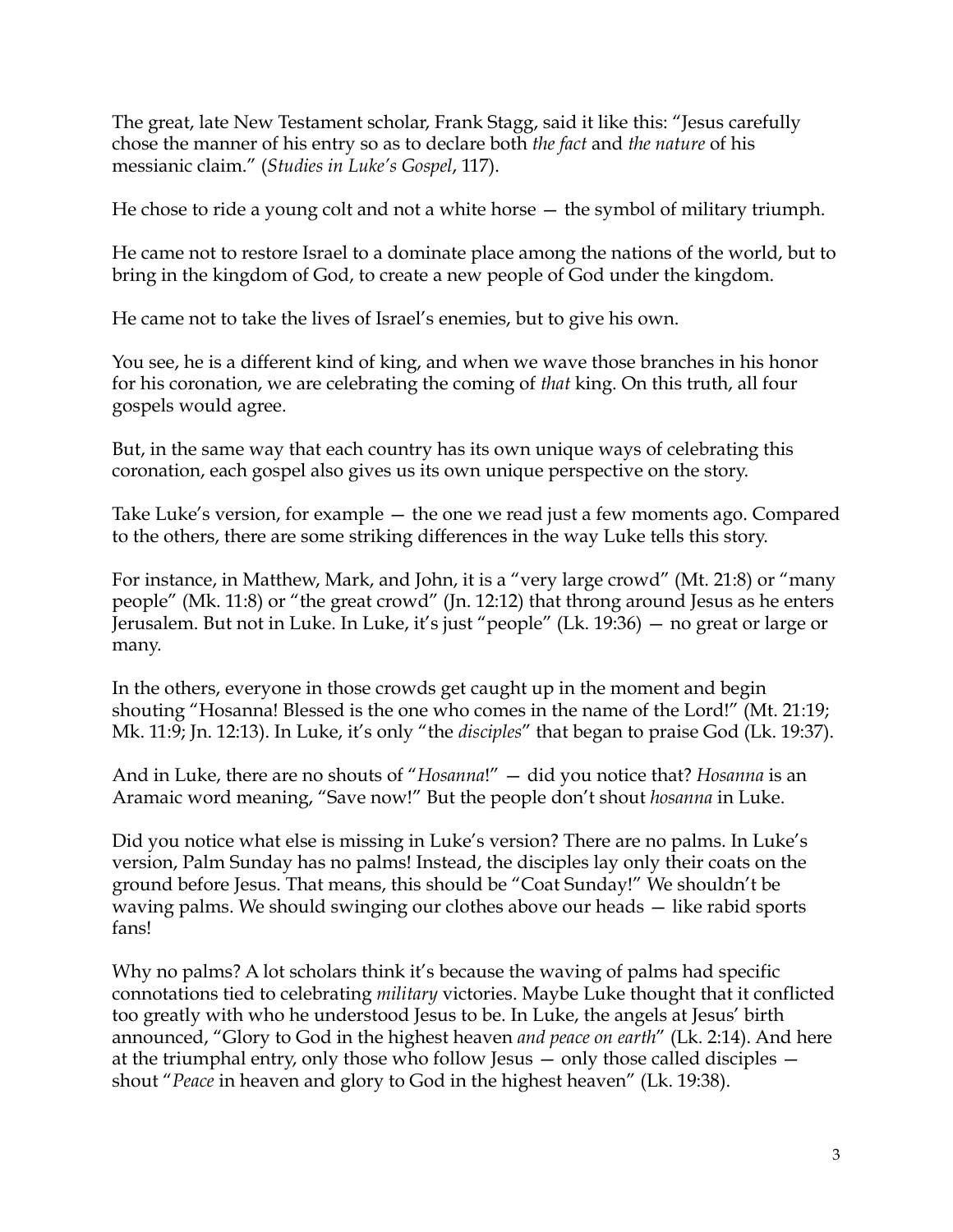No crowds, just his disciples. No "hosannas." No palms. What is Luke up to?

I think he's up to exactly the same thing he's been up to his whole gospel long. He's pointing to the reality that in this world of ours, there are those who follow Jesus as he is and there are those who reject Jesus because he won't become what they want him to be. He just will not be made over in their image.

Even here — what happens? "Some of the Pharisees in the crowd said to him, 'Teacher, order your disciples to stop.' [Jesus] answered, 'I tell you, if these were silent, the stones would shout out!'" (Lk. 19:39-40).

Luke's version of the triumphal entry is the only one of the four that tells of the Pharisees ordering Jesus to get his disciples to stop celebrating. They just don't get it! They don't get the coronation of this new king. If there were ever a time to celebrate, says Jesus, it is now. *All nature sings and round us rings the music of the spheres.* "If these were silent, the stones would cry out in praise!"

Which kind of people will we be?

That old arched stone entryway is one of my favorite things in this church to show guests. If you've ever paid close attention to it, then you've noticed that the striations of the stones all run parallel to one another all the way around the arch… except for one stone. One stone was set so that its striations run perpendicular to all the rest.

Richard Dockum is the one who pointed that out to me. He's the one who told me that when they had the stone masons here to erect this beautiful old building, that the stone masons intentionally laid that one stone in the opposite direction. Why? They did it as a reminder that only God makes perfect arches.

"I tell you, if these keep quiet, even the stones would cry out!"

So the question is: will we let the stones do our work for us?

Brett Younger tells this story:

"Karol Daniel was one of my Sunday School teachers during college. For graduation she gave the seniors books she thought we would enjoy. She gave the English major a book of John Keats' poetry and the Physics major a biography of Albert Einstein. Jon Stewart hadn't written anything yet, so she gave me a theology book — Sam Keen's *To a Dancing God*.

Shortly after the gift, but before the thank you note, I read a review of the book by a bad tempered, cantankerous reviewer who wrote, 'The world is too filled with tragedy to do as Mr. Keen suggests and simply dance.'

When I next saw Karol Daniel she asked, 'How do you like the book?'